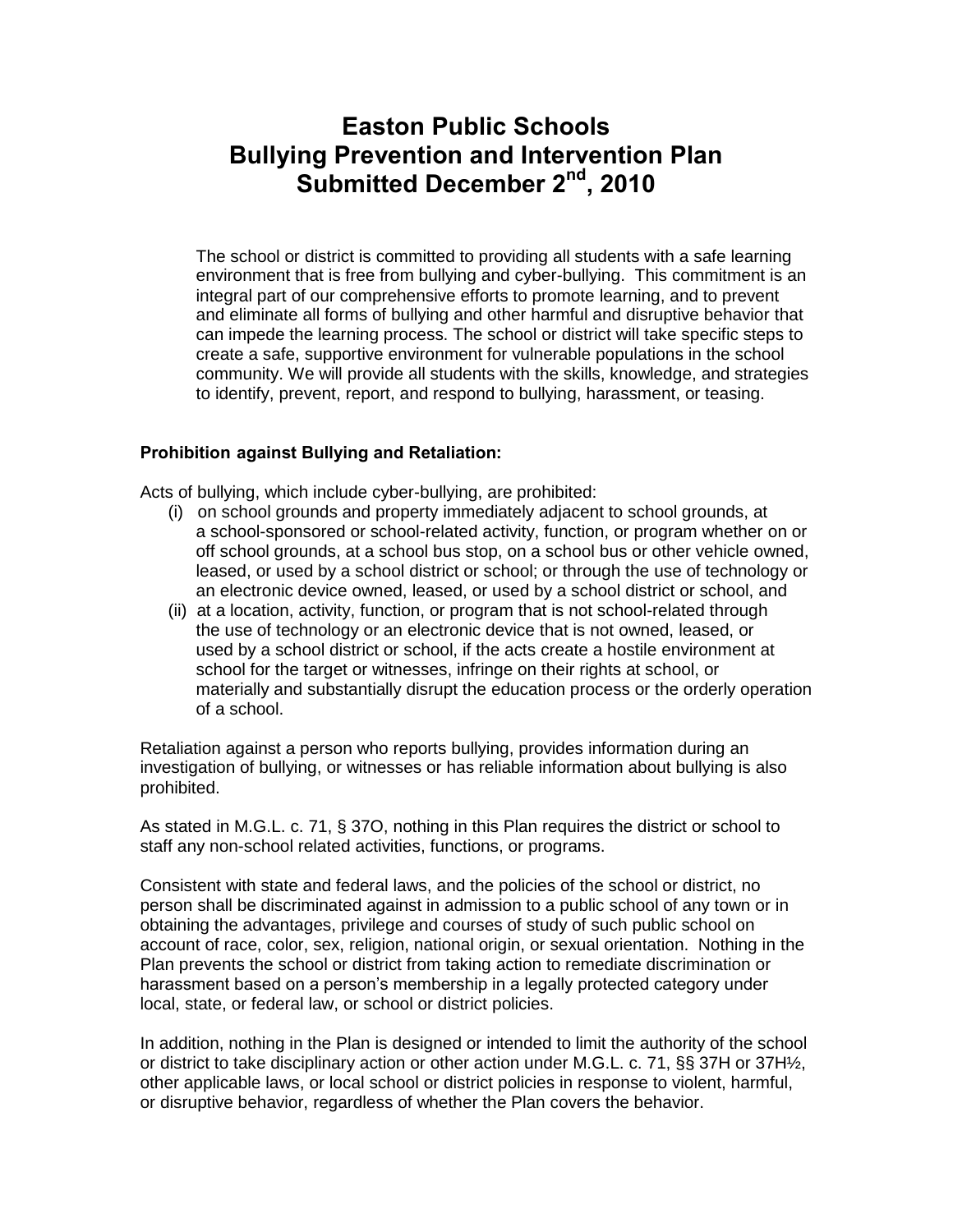# **DEFINITIONS**

Aggressor is a student who engages in bullying, cyber-bullying, or retaliation.

Bullying, as defined in M.G.L. c. 71, § 37O, is the repeated use by one or more students of a written, verbal, or electronic expression or a physical act or gesture or any combination thereof, directed at a target that:

- i. causes physical or emotional harm to the target or damage to the target's property;
- ii. places the target in reasonable fear of harm to himself or herself or of damage to his or her property;
- iii. creates a hostile environment at school for the target;
- iv. infringes on the rights of the target at school; or
- v. materially and substantially disrupts the education process or the orderly operation of a school.

Cyber-bullying, is bullying through the use of technology or electronic devices such as telephones, cell phones, computers, and the Internet. It includes, but is not limited to, email, instant messages, text messages, and Internet postings. See M.G.L. c. 71, § 37O for the legal definition of cyber-bullying.

Hostile environment, as defined in M.G.L. c. 71, § 370, is a situation in which bullying causes the school environment to be permeated with intimidation, ridicule, or insult that is sufficiently severe or pervasive to alter the conditions of a student's education.

Retaliation is any form of intimidation, reprisal, or harassment directed against a student who reports bullying, provides information during an investigation of bullying, or witnesses or has reliable information about bullying.

Staff includes, but is not limited to, educators, administrators, paraprofessionals, counselors, school nurses, cafeteria workers, lunch/playground aides, custodians, bus drivers, athletic coaches, advisors to extracurricular activities, support staff and substitutes.

Target is a student against whom bullying, cyber-bullying or retaliation has been perpetrated.

Bystander is a student who witnesses or becomes aware of an incident or the results of an incident of bullying or cyber-bullying.

# **LEADERSHIP**

*Leadership at all levels will play a critical role in developing and implementing Bullying Prevention and Intervention Plans in the context of other whole school and community efforts to promote positive school climate. Teachers have a primary role in teaching*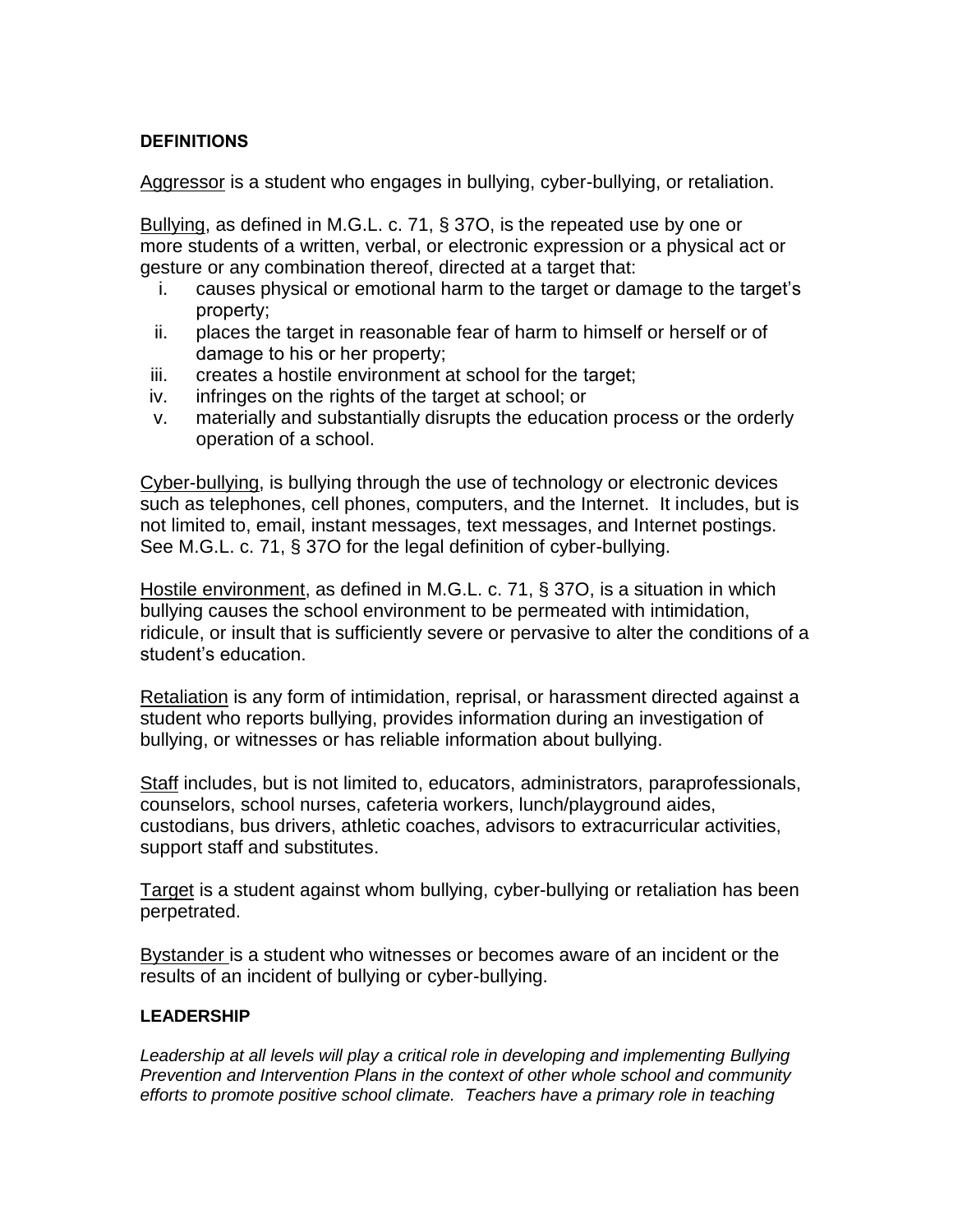*students to be civil to one another and promoting understanding of and respect for diversity and difference. Leadership is provided at the building level by principals and assistant principals, an adjustment counselor, psychologists, nurses, and guidance counselors. Leadership is provided at the district level by the health educator, adjustment counselors, school resource officer and the assistant superintendent. This leadership is responsible for setting priorities and for staying up-to-date with current research on ways to prevent and effectively respond to bullying. It is also the responsibility of leaders to involve representatives from the greater school and local community in developing and implementing the Plan.*

- A. Public involvement in developing the Plan. The Easton Public Schools Bullying Prevention and Intervention Plan was developed in a public forum as a sub committee to the school committee and in consultation with teachers, school staff, professional support personnel, administrators, community representatives, and parents. The first reading of this plan by school committee took place on November  $4<sup>th</sup>$ , 2010 followed by a period of public comment prior to the second and final reading and adoption. District wide notification via phone took place on Monday, November  $8<sup>th</sup>$  and the plan was posted on the district website the next day.
- B. Assessing needs and resources. This Plan is the district's blueprint for enhancing capacity to identify, prevent, report and respond to issues of bullying within the context of other healthy school climate initiatives. As such the committee will be developing a survey to be distributed in January, 2011 in order to elicit input from families, students and staff regarding the adequacy of current programs and available resources including curricula, training programs, and behavioral health services. This will assist us in identifying potential resource gaps and the most significant areas of need. Based on these findings, we will revise or develop policies and procedures; establish partnerships with community agencies, including law enforcement; and set priorities.

C. Planning and oversight.

Responsibilities of the Assistant Superintendent will include:

- Reviewing and updating the Plan each year
- Communicating to all stakeholders
- Creating a process for recording and tracking incident reports, and for accessing information related to targets and aggressors
- Planning for ongoing professional development
- Implementing the curricula that the school or district will use
- Developing new or revising current policies and protocols under the Plan, including an Internet safety policy
- Developing amendments for student and staff handbooks and codes of conduct based on school committee policy

Responsibilities of the Principal or their designee will include:

- Receiving reports on student interaction incidents
- Investigating reports of alleged bullying in a timely manner and making a determination of the finding
- Developing a safety plan where appropriate and communicating the results of the investigation to stakeholders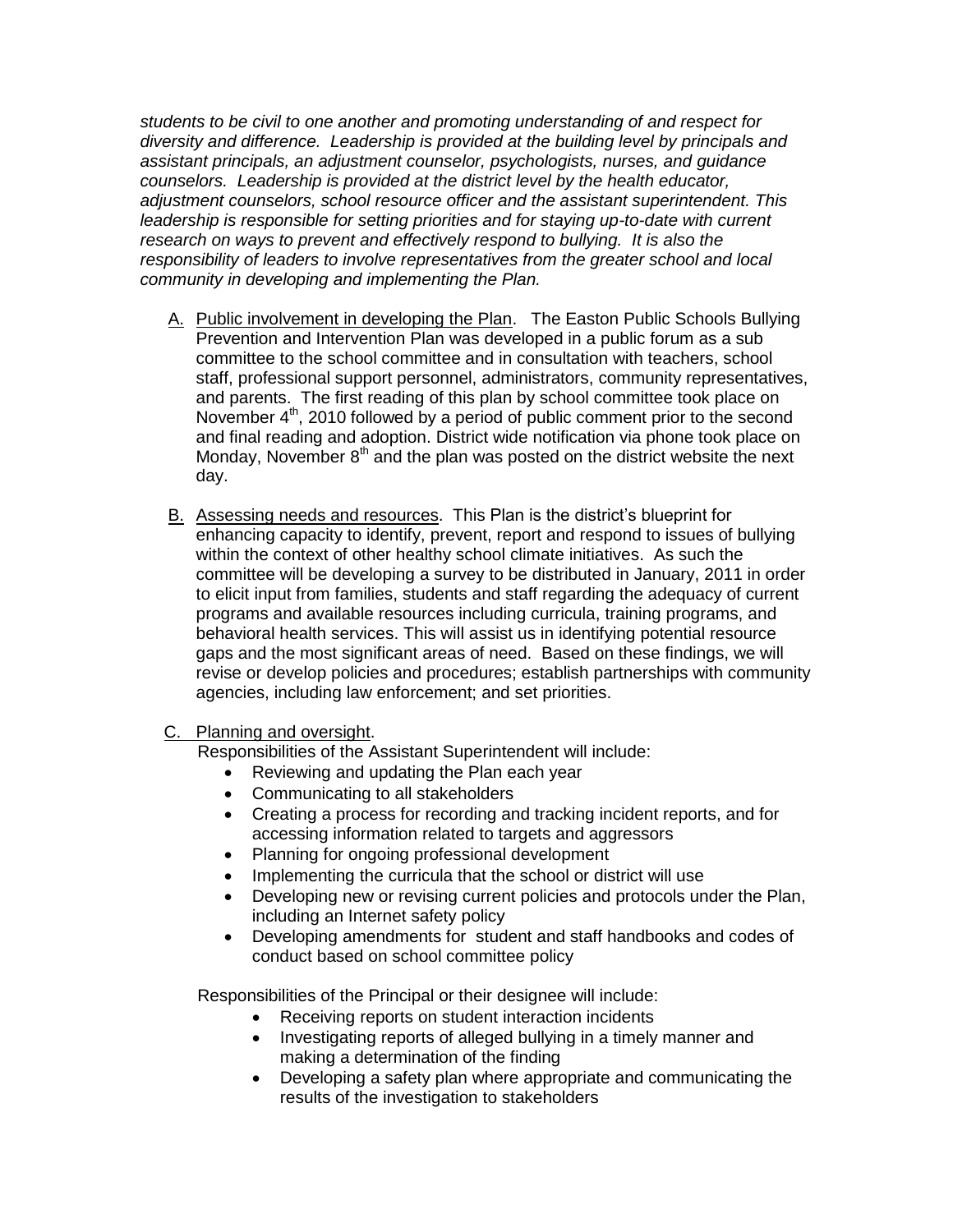• Documenting and tracking student interaction incidents

Responsibilities of the Anti Bullying committee:

- Developing a Needs Assessment Survey
- Investigate and implement evidence based programs/interventions at **OAHS**

Responsibilities of the district professional support staff:

- Leading the parent or family engagement efforts and drafting parent information materials
- Providing professional development for teachers, administrators and parents
- Ensuring the sustainability of programs and ongoing curriculum renewal

#### **Procedures for reporting bullying or retaliation**

A. Reporting bullying or retaliation. Reports of bullying or retaliation may be made by staff, students, parents or guardians, or others, and may be oral or written. Oral reports made by or to a staff member shall be recorded in writing. A school or district staff member is required to report immediately to the principal or designee any possible instance of bullying or retaliation the staff member becomes aware of or witnesses. Reports to the principal may be made by students, parents or guardians, or other individuals who are not school or district staff members, and may be made anonymously. The school or district will make a variety of reporting resources available to the school community including, but not limited to, an Incident Reporting Form (See appendix A), voicemail, and email.

Use of an Incident Reporting Form is not required as a condition of making a report. The school or district will: 1) include a copy of the Incident Reporting Form in the beginning of the year packets for students and parents or guardians; 2) make it available in the school's main office, the counseling office, the school nurse's office, and other locations determined by the principal or designee; and 3) post it on the school's website. The Incident Reporting Form will be made available in the most prevalent language(s) of origin of students and parents or guardians.

At the beginning of each school year, the school or district will provide the school community, including administrators, staff, students, and parents or guardians, with written notice of its policies for reporting acts of bullying and retaliation. A description of the reporting procedures and resources, including the name and contact information of the principal or designee, will be incorporated in student and staff handbooks, on the school or district website, and in information about the Plan that is made available to parents or guardians.

1. Reporting by Staff

A staff member will report immediately to the principal or designee when he/she witnesses or becomes aware of conduct that may be bullying or retaliation. The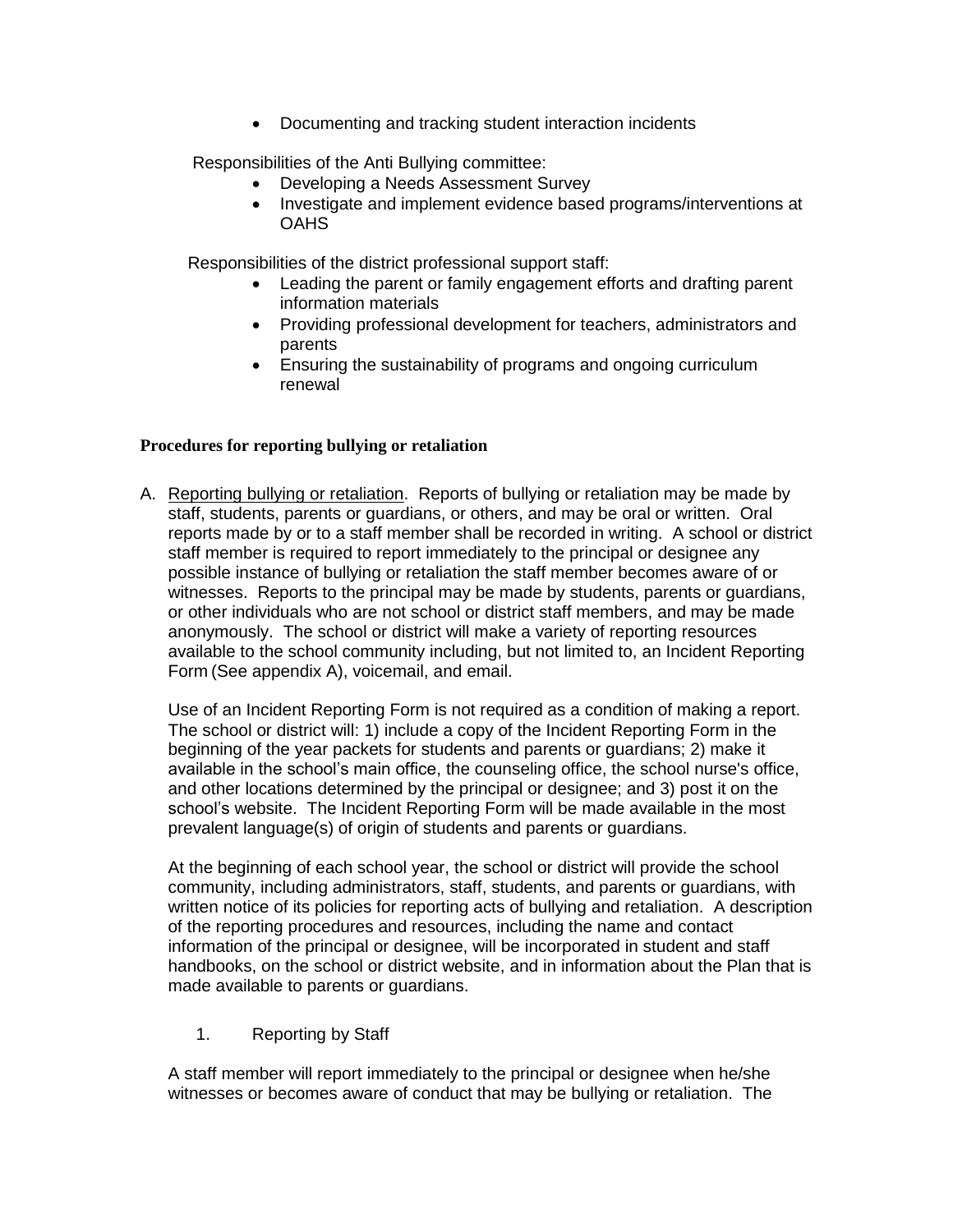requirement to report to the principal or designee does not limit the authority of the staff member to respond to behavioral or disciplinary incidents consistent with school or district policies and procedures for behavior management and discipline. Staff members at the middle and high school level will record a "student interaction incident" through X2 Student Operating System along with the following commentary: "the incident has been resolved at the classroom level and parents have been contacted" or "please follow up". The principal or assistant principal will then investigate further where appropriate, and the district's Incident Reporting Form will be completed. Where an incident of bullying is substantiated, a copy of the completed form will be forwarded to the attention of the assistant superintendent. This method of documenting the reporting of incidents will allow the district to develop a tracking system for both aggressors and targets and ensure timely investigation of any alleged incidents. The Incident Reporting Form will provide for uniformity throughout the investigation process.

2. Reporting by Students, Parents or Guardians, and Others

The school or district expects students, parents or guardians, and others who witness or become aware of an instance of bullying or retaliation involving a student to report it to the principal or designee. Parents can report bullying through multiple sources. Reports can be made to the classroom teacher, guidance counselor, nurse or administrator in person, by phone or in writing or email. Reports may be made anonymously, but no disciplinary action will be taken against an alleged aggressor solely on the basis of an anonymous report. Students will be provided practical, safe, private and age-appropriate ways to report and discuss an incident of bullying with a staff member, or with the principal or designee. Students may verbally report bullying through a guidance counselor, an adjustment counselor, a teacher, a staff member, an administrator, a nurse or through a parent.

# B. Responding to a report of bullying or retaliation.

# 1. Safety

Before fully investigating the allegations of bullying or retaliation, the principal or designee will take steps to assess the need to restore a sense of safety to the alleged target and/or to protect the alleged target from possible further incidents. Responses to promote safety may include, but not be limited to, creating a personal safety plan; pre-determining seating arrangements for the target and/or the aggressor in the classroom, at lunch, or on the bus; identifying a staff member who will act as a "safe person" for the target; and limiting access to the target. The principal or designee will take additional steps to promote safety and a review process during the course of and after the investigation, as necessary.

The principal or designee will implement appropriate strategies for protecting from bullying or retaliation a student who has reported bullying or retaliation, a student who has witnessed bullying or retaliation, a student who provides information during an investigation, or a student who has reliable information about a reported act of bullying or retaliation. A developmentally appropriate student review plan will be developed on an individual basis for the aggressor, the target or the bystander as needed.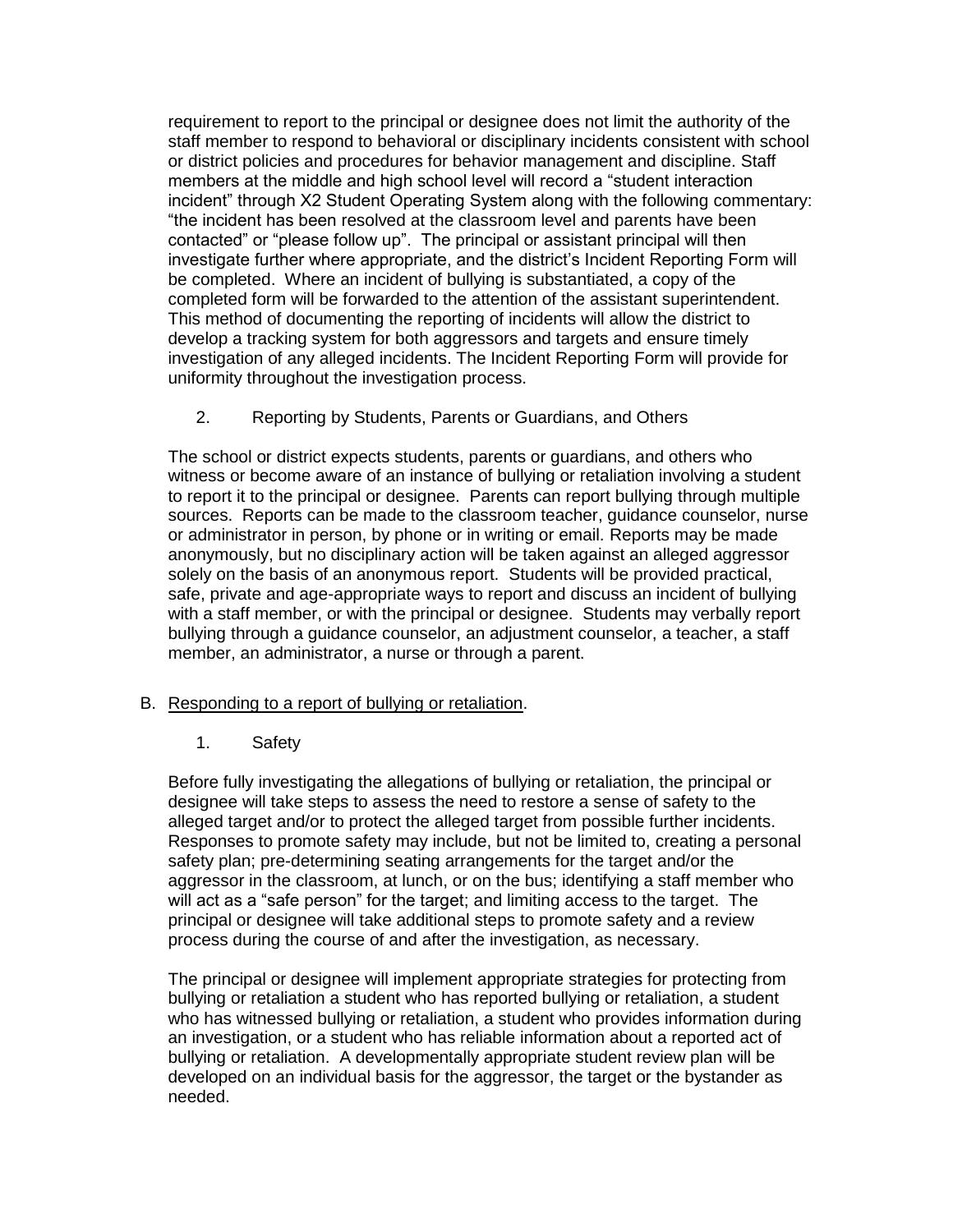# Clear procedures for restoring a sense of safety for a target or aggressor and assessing need for protection

- Assure the parents/guardians as to the adherence to district-wide procedures for responding to reports of bullying
- Hold a meeting with the students, his/her parents/guardians, classroom teacher and principal
- Create an action plan
- Empower the victim to be responsible for reporting any further incidents
- Encourage the parents/guardians to report any somatic changes
- Recommend participation in school social group if deemed necessary
- Develop a check-in and follow up plan
- Adjust schedule where necessary
- Notify faculty/bus drivers/cafeteria workers/School Resource Officer/Substitute Teachers
	- 2. Obligations to Notify Others
		- a. Notice to parents or guardians**.** Upon determining that bullying or retaliation has occurred, the principal or designee will promptly notify the parents or guardians of the target and the aggressor of this, and of the procedures for responding to it. There may be circumstances in which the principal or designee contacts parents or guardians prior to any investigation. Notice will be consistent with state regulations at 603 CMR 49.00.
		- b. Notice to Another School or District. If the reported incident involves students from more than one school district, charter school, non-public school, approved private special education day or residential school, or collaborative school, the principal or designee first informed of the incident will promptly notify by telephone the principal or designee of the other school(s) of the incident so that each school may take appropriate action. All communications will be in accordance with state and federal privacy laws and regulations, and 603 CMR 49.00.
		- c. Notice to Law Enforcement.At any point after receiving a report of bullying or retaliation, including after an investigation, if the principal or designee has a reasonable basis to believe that criminal charges may be pursued against the aggressor, the principal will notify the local law enforcement agency. Notice will be consistent with the requirements of 603 CMR 49.00 and locally established agreements with the local law enforcement agency. Also, if an incident occurs on school grounds and involves a former student under the age of 21 who is no longer enrolled in school, the principal or designee shall contact the local law enforcement agency if he or she has a reasonable basis to believe that criminal charges may be pursued against the aggressor.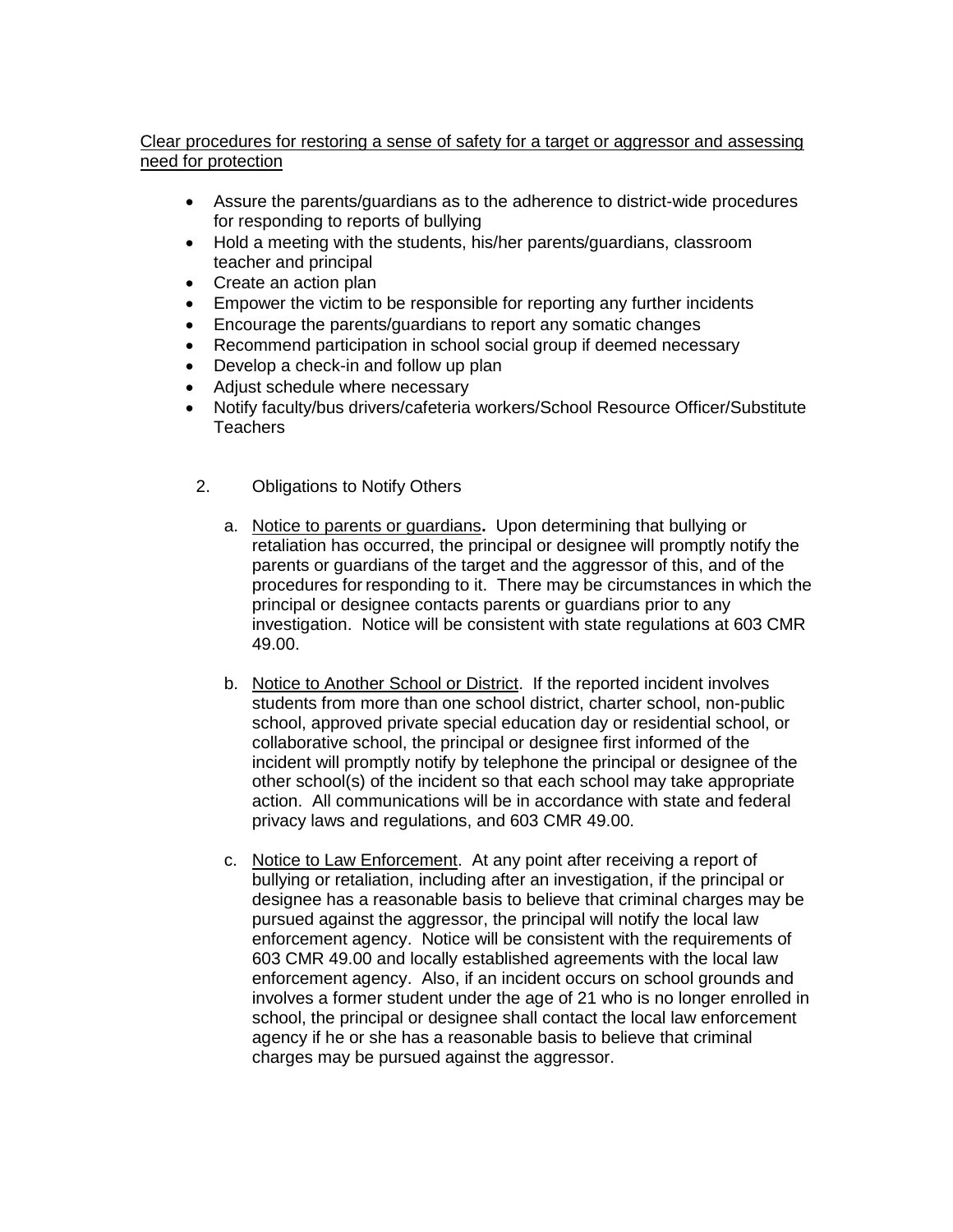In making this determination, the principal will, consistent with the Plan and with applicable school or district policies and procedures, consult with the school resource officer and other individuals the principal or designee deems appropriate.

C. Investigation. The principal or designee will investigate promptly all reports of bullying or retaliation and, in doing so, will consider all available information known, including the nature of the allegation(s) and the ages of the students involved.

During the investigation the principal or designee will, among other things, interview students, staff, witnesses, parents or guardians, and others as necessary. The principal or designee will remind the alleged aggressor, target, and witnesses that retaliation is strictly prohibited and will result in disciplinary action.

Interviews may be conducted by the principal or designee, other staff members as determined by the principal or designee, and in consultation with the school counselor, as appropriate. Given his/her obligation to investigate and address the matter, the principal or designee will maintain confidentiality during the investigative process. The principal or designee will maintain a confidential written record of the investigation.

Procedures for investigating reports of bullying and retaliation will be consistent with school or district policies and procedures for investigations. If necessary, the principal or designee will consult with legal counsel about the investigation.

D. Determinations. The principal or designee will make a determination based upon all of the facts and circumstances. If, after investigation, bullying or retaliation is substantiated, the principal or designee will take steps reasonably calculated to prevent recurrence and to ensure that the target is not restricted in participating in school or in benefiting from school activities. The principal or designee will: 1) determine what remedial action is required, if any, and 2) determine what responsive actions and/or disciplinary action is necessary.

Depending upon the circumstances, the principal or designee may choose to consult with the students' teacher(s) and/or school counselor, and the target's or aggressor's parents or guardians, to identify any underlying social or emotional issue(s) that may have contributed to the bullying behavior and to assess the level of need for additional social skills development.

The principal or designee will promptly notify the parents or guardians of the target and the aggressor about the results of the investigation and, if bullying or retaliation is found, what action is being taken to prevent further acts of bullying or retaliation. All notice to parents must comply with applicable state and federal privacy laws and regulations. Because of the legal requirements regarding the confidentiality of student records, the principal or designee cannot report specific information to the target's parent or guardian about the disciplinary action taken unless it involves a "stay away" order or other directive that the target must be aware of in order to report violations. Notice will be consistent the requirements of 603 CMR 49.00 such that a principal may not disclose information from a student record of a target or aggressor to a parent unless the information is about the parent's own child.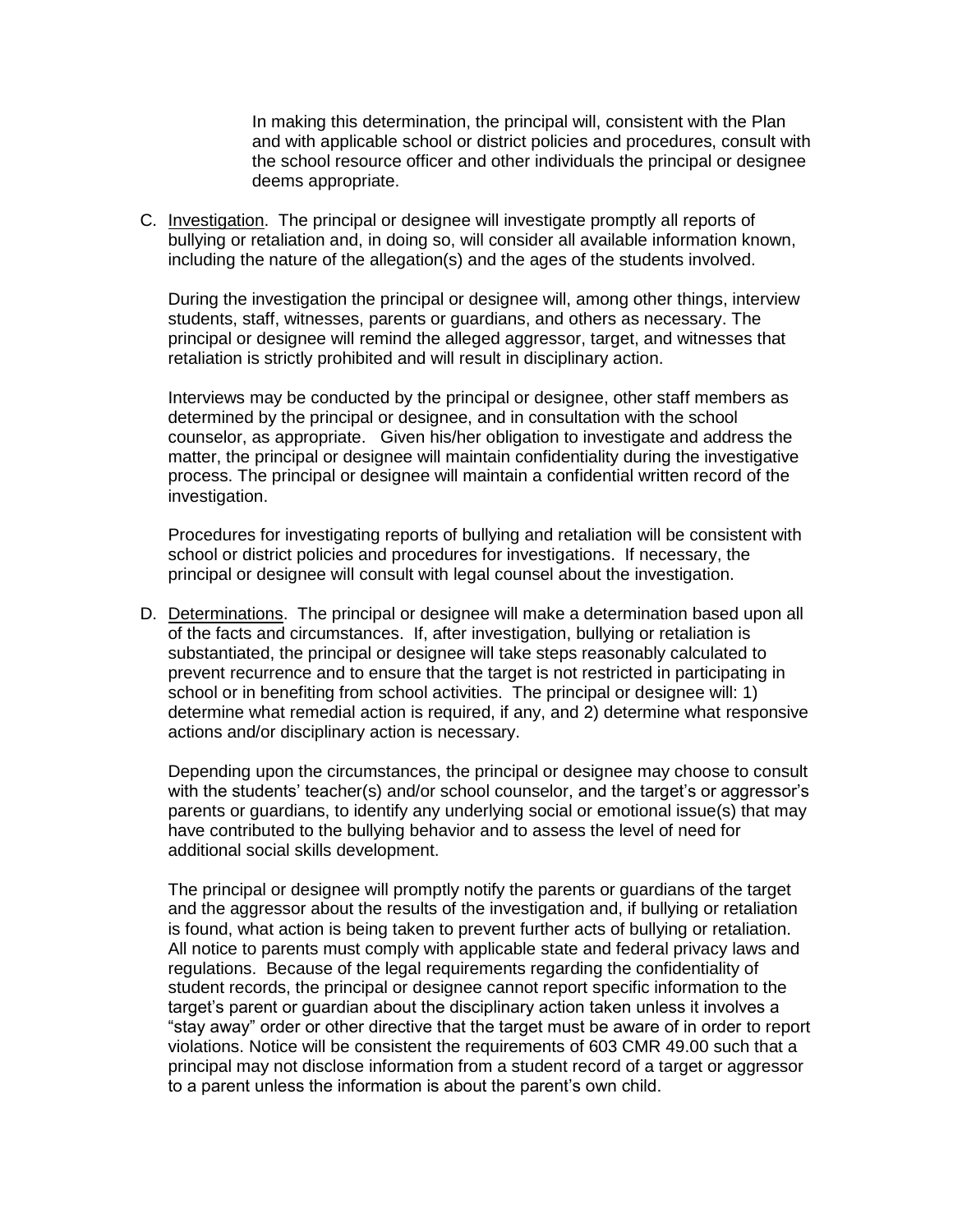#### E. Responses to Bullying*.*

1. Teaching Appropriate Behavior Through Skills-building: Easton Public Schools provides an extensive list of evidence based social competency skill building

 programs (see Appendix B). We have recently updated the Open Circle program to include bullying prevention, are expanding the Steps to Respect program

 to grades 3 and 4 and introducing the Second Step Program for all students in grades 6, 7, 8.

2. Implement specific bullying prevention approaches. Bullying prevention curricula will be informed by current research which, among other things,

emphasizes the following approaches:

- using scripts and role plays to develop skills;
- empowering students to take action by knowing what to do when they witness other students engaged in acts of bullying or retaliation, including seeking adult assistance;
- helping students understand the dynamics of bullying and cyber-bullying, including the underlying power imbalance;
- emphasizing cyber-safety, including safe and appropriate use of electronic communication technologies;
- enhancing students' skills for engaging in healthy relationships and respectful communications; and
- engaging students in a safe, supportive school environment that is respectful of diversity and difference.

3. Applying teaching approaches that support bullying prevention efforts. The following approaches are integral to establishing a safe and supportive school

 environment. These underscore the importance of our bullying intervention and prevention initiatives:

- setting clear expectations for students and establishing school and classroom routines;
- creating safe school and classroom environments for all students, including for students with disabilities, lesbian, gay, bisexual, transgender students, and homeless students;
- using appropriate and positive responses and reinforcement, even when students require discipline;
- using positive behavioral supports;
- encouraging adults to develop positive relationships with students;
- modeling, teaching, and rewarding pro-social, healthy, and respectful behaviors;
- using positive approaches to behavioral health, including collaborative problemsolving, conflict resolution training, teamwork, and positive behavioral supports that aid in social and emotional development;
- using the Internet safely; and
- supporting students' interest and participation in non-academic and extracurricular activities, particularly in their areas of strength.

4. Providing a range of responses that balance the need for accountability with the need to teach appropriate behavior. Skill-building approaches that the principal or designee may consider include: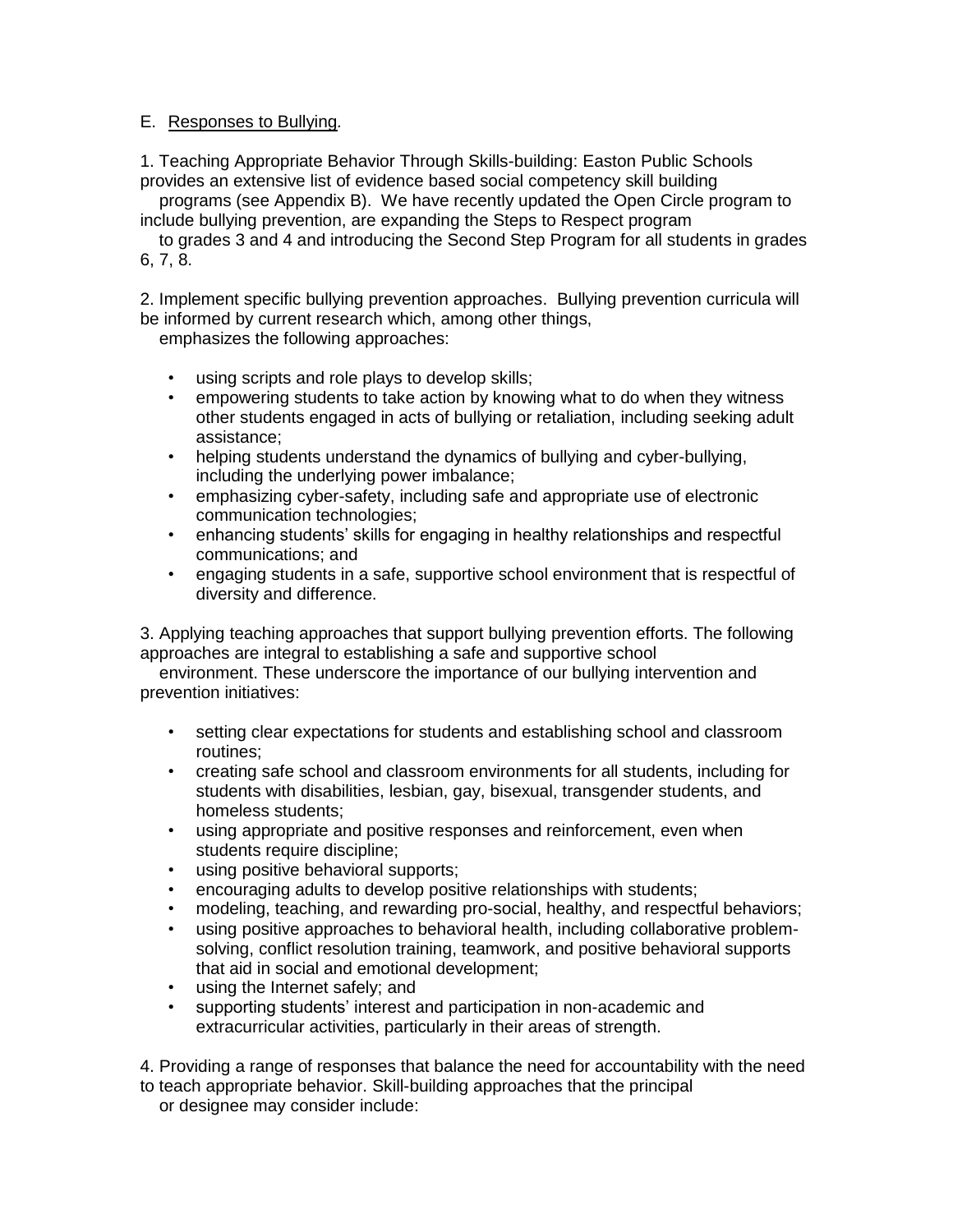- offering individualized skill-building sessions based on the school's/district's antibullying curricula;
- providing relevant educational activities for individual students or groups of students, in consultation with guidance counselors and other appropriate school personnel;
- implementing a range of academic and nonacademic positive behavioral supports to help students understand pro-social ways to achieve their goals;
- meeting with parents and guardians to engage parental support and to reinforce the anti-bullying curricula and social skills building activities at home;
- adopting behavioral plans to include a focus on developing specific social skills; and
- **•** making a referral for evaluation.
- 5. Taking Disciplinary Action

If the principal or designee decides that disciplinary action is appropriate, the disciplinary action will be determined on the basis of facts found by the principal or designee, including the nature of the conduct, the age of the student(s) involved, and the need to balance accountability with the teaching of appropriate behavior. Discipline will be consistent with the Plan and with the school's or district's code of conduct as defined in the student handbook.

Discipline procedures for students with disabilities are governed by the federal Individuals with Disabilities Education Improvement Act (IDEA), which should be read in cooperation with state laws regarding student discipline.

If the principal or designee determines that a student knowingly made a false allegation of bullying or retaliation, that student may be subject to disciplinary action.

6. Promoting Safety for the Target and Others

The principal or designee will consider what adjustments, if any, are needed in the school environment to enhance the target's sense of safety and that of others. Within a reasonable period of time following the determination and the ordering of remedial and/or disciplinary action, the principal or designee will contact the target to determine whether there has been a recurrence of the prohibited conduct and whether additional supportive measures are needed. If so, the principal or designee will work with appropriate school staff to implement them immediately.

# **TRAINING AND PROFESSIONAL DEVELOPMENT**

Ongoing professional development will be provided for all staff, including but not limited to, educators, administrators, paraprofessionals, counselors, school nurses, cafeteria workers, lunch/playground aides, custodians, bus drivers, athletic coaches, advisors to extracurricular activities, support staff and substitutes. All teachers were provided with information regarding their requirement to report potential incidents of bullying on the first day of school.

A. Annual staff training on the Plan. Annual training for all school staff on the Plan will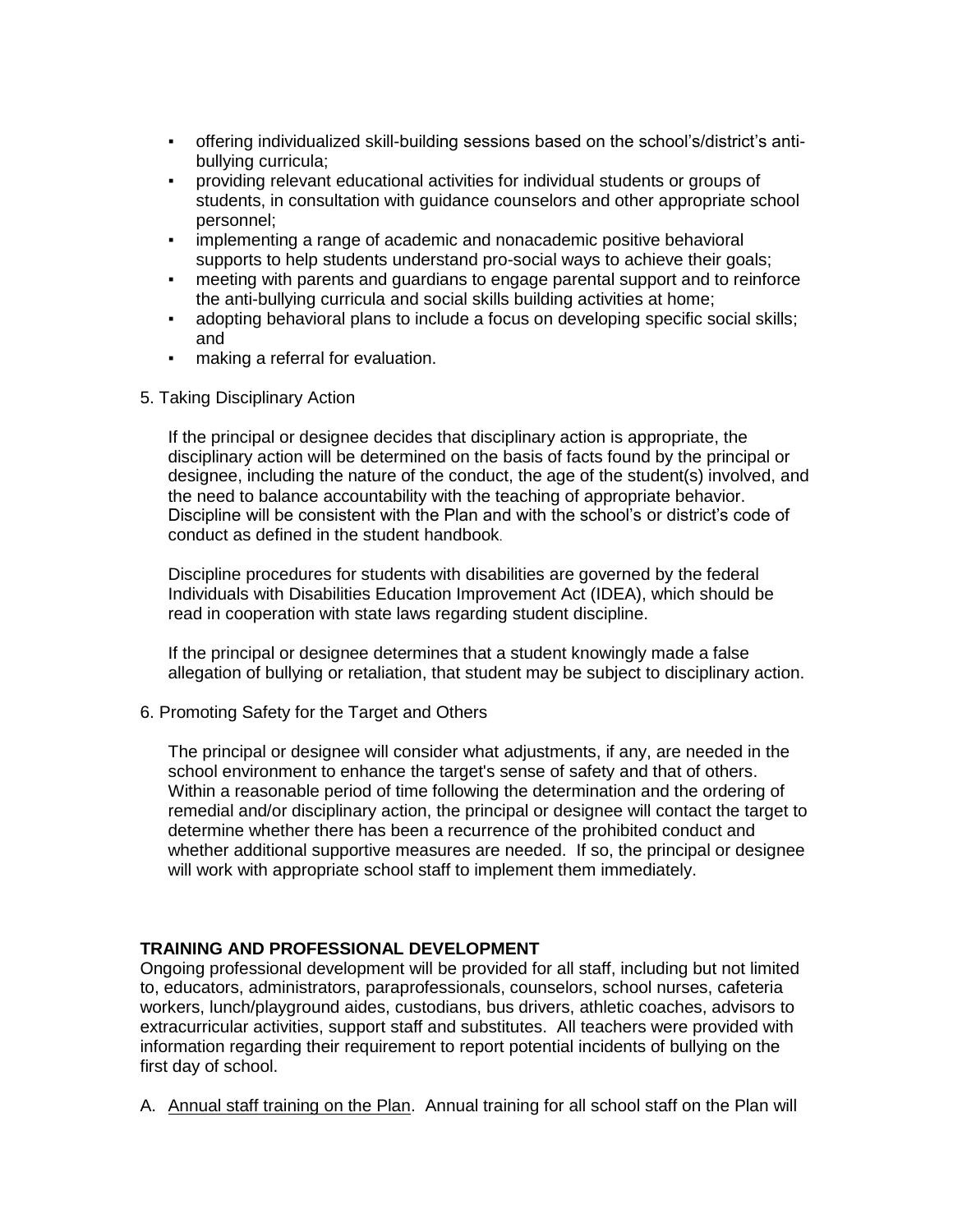include staff duties under the Plan, an overview of the steps that the principal or designee will follow upon receipt of a report of bullying or retaliation, and an overview of the bullying prevention curricula to be offered at all grades throughout the school or district. Staff members hired after the start of the school year are required to participate in school-based training during the school year in which they are hired, unless they can demonstrate participation in an acceptable and comparable program within the last two years.

- B. Ongoing professional development. The goal of professional development is to establish a common understanding of tools necessary for staff to create a school climate that promotes safety, civil communication, and respect for differences. Professional development will build the skills of staff members to prevent, identify, and respond to bullying. As required by M.G.L. c. 71, § 37O, the content of schoolwide and district-wide professional development will be informed by research and will include information on:
	- (i) developmentally (or age-) appropriate strategies to prevent bullying;
	- (ii) developmentally (or age-) appropriate strategies for immediate, effective interventions to stop bullying incidents;
	- (iii) information regarding the complex interaction and power differential that can take place between and among an aggressor, target, and witnesses to the bullying;
	- (iv) research findings on bullying, including information about specific categories of students who have been shown to be particularly at risk for bullying in the school environment;
	- (v) information on the incidence and nature of cyber-bullying; and
	- (vi) Internet safety issues as they relate to cyber-bullying.

Professional development will also address ways to prevent and respond to bullying or retaliation for students with disabilities that must be considered when developing students' Individualized Education Programs (IEPs). This will include a particular focus on the needs of students with autism or students whose disability affects social skills development.

C. Written notice to staff. The school or district will provide all staff with an annual written notice of the Plan by publishing information about it, including sections related to staff duties, in the school or district employee handbook and the code of conduct.

#### **ACCESS TO RESOURCES AND SERVICES**

In order to enhance the school's or district's capacity to prevent, intervene early, and respond effectively to bullying, the following resources will be made available to address the social emotional needs of the targets and aggressors.

- *Referral to school based services*
- *Referral to outside agencies (available through school based professionals)*
- *Behavior Plans*
- *Social skills groups*

#### *A list of available resources is included in our plan (See Appendix B)*

Students with disabilities. As required by M.G.L. c. 71B, § 3, as amended by Chapter 92 of the Acts of 2010, when the IEP Team determines the student has a disability that